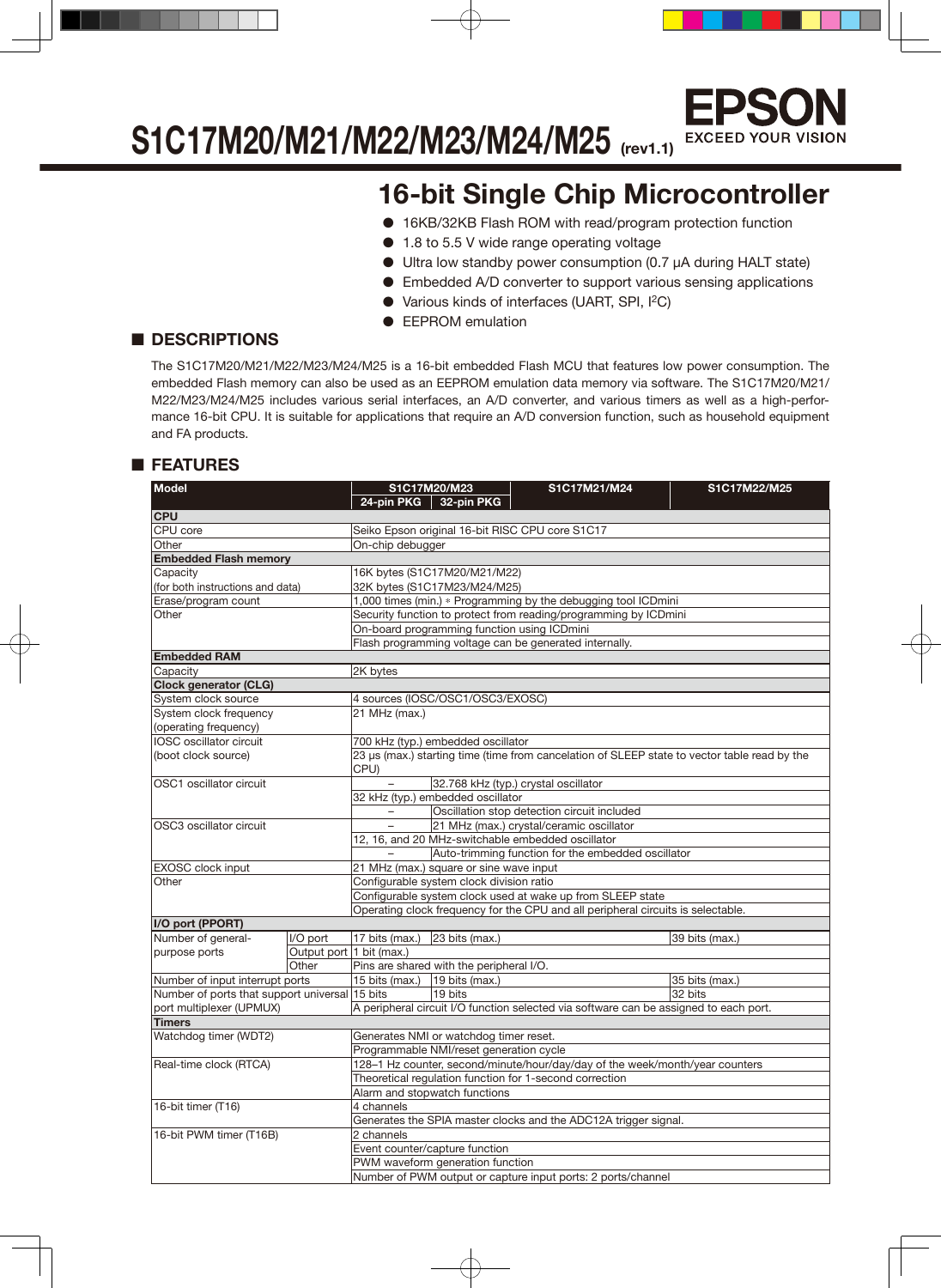| <b>Model</b>                                                         |               |                                                                                                                                       | S1C17M20/M23                               | S1C17M21/M24                                                                                 | S1C17M22/M25                  |  |  |  |  |
|----------------------------------------------------------------------|---------------|---------------------------------------------------------------------------------------------------------------------------------------|--------------------------------------------|----------------------------------------------------------------------------------------------|-------------------------------|--|--|--|--|
|                                                                      |               |                                                                                                                                       | 24-pin PKG 32-pin PKG                      |                                                                                              |                               |  |  |  |  |
| Supply voltage detector (SVD3)                                       |               |                                                                                                                                       |                                            |                                                                                              |                               |  |  |  |  |
| Detection voltage                                                    |               |                                                                                                                                       |                                            | VDD or external voltage (one external voltage input port is provided and an external voltage |                               |  |  |  |  |
|                                                                      |               | level can be detected even if it exceeds VDD.)                                                                                        |                                            |                                                                                              |                               |  |  |  |  |
| Detection level                                                      |               | VDD: 28 levels (1.8 to 5.0 V)/external voltage: 32 levels (1.2 to 5.0 V)                                                              |                                            |                                                                                              |                               |  |  |  |  |
| Other                                                                |               | Intermittent operation mode                                                                                                           |                                            |                                                                                              |                               |  |  |  |  |
| <b>Serial interfaces</b>                                             |               | Generates an interrupt or reset according to the detection level evaluation.                                                          |                                            |                                                                                              |                               |  |  |  |  |
| <b>UART (UART3)</b>                                                  |               | 2 channels                                                                                                                            |                                            |                                                                                              |                               |  |  |  |  |
|                                                                      |               |                                                                                                                                       |                                            |                                                                                              |                               |  |  |  |  |
|                                                                      |               | Baud-rate generator included, IrDA1.0 supported<br>Open drain output, signal polarity, and baud rate division ratio are configurable. |                                            |                                                                                              |                               |  |  |  |  |
|                                                                      |               | Infrared communication carrier modulation output function                                                                             |                                            |                                                                                              |                               |  |  |  |  |
| Synchronous serial interface (SPIA)                                  |               | 2 channels                                                                                                                            |                                            |                                                                                              |                               |  |  |  |  |
|                                                                      |               | 2 to 16-bit variable data length                                                                                                      |                                            |                                                                                              |                               |  |  |  |  |
|                                                                      |               |                                                                                                                                       |                                            | The 16-bit timer (T16) can be used for the baud-rate generator in master mode.               |                               |  |  |  |  |
| $I2C$ (I2C)                                                          |               | 1 channel                                                                                                                             |                                            |                                                                                              |                               |  |  |  |  |
|                                                                      |               |                                                                                                                                       | Baud-rate generator included               |                                                                                              |                               |  |  |  |  |
| <b>Sound generator (SNDA)</b><br><b>Buzzer output function</b>       |               |                                                                                                                                       | 512 Hz to 16 kHz output frequencies        |                                                                                              |                               |  |  |  |  |
|                                                                      |               | One-shot output function                                                                                                              |                                            |                                                                                              |                               |  |  |  |  |
| Melody generation function                                           |               | Pitch:                                                                                                                                | 128 Hz to 16 kHz ≈ C3 to C6                |                                                                                              |                               |  |  |  |  |
|                                                                      |               |                                                                                                                                       |                                            | Duration: 7 notes/rests (Half note/rest to thirty-second note/rest)                          |                               |  |  |  |  |
|                                                                      |               |                                                                                                                                       | Tempo: 16 tempos (30 to 480)               |                                                                                              |                               |  |  |  |  |
|                                                                      |               | Tie/slur may be specified.                                                                                                            |                                            |                                                                                              |                               |  |  |  |  |
| IR remote controller (REMC3)                                         |               |                                                                                                                                       |                                            |                                                                                              |                               |  |  |  |  |
| Number of transmitter channels                                       |               | 1 channel                                                                                                                             |                                            |                                                                                              |                               |  |  |  |  |
| Other                                                                |               |                                                                                                                                       |                                            | EL lamp drive waveform can be generated for an application example.                          |                               |  |  |  |  |
|                                                                      |               | Output inversion function                                                                                                             |                                            |                                                                                              |                               |  |  |  |  |
| <b>R/F converter (RFC)</b><br>Conversion method                      |               |                                                                                                                                       |                                            | $\overline{\phantom{a}}$                                                                     | CR oscillation type           |  |  |  |  |
|                                                                      |               |                                                                                                                                       |                                            |                                                                                              | with 24-bit counters          |  |  |  |  |
| Number of conversion channels                                        |               |                                                                                                                                       |                                            |                                                                                              | 2 channels (Up to two sensors |  |  |  |  |
|                                                                      |               |                                                                                                                                       |                                            |                                                                                              | can be connected to each      |  |  |  |  |
|                                                                      |               |                                                                                                                                       |                                            |                                                                                              | channel.)                     |  |  |  |  |
| Supported sensors                                                    |               |                                                                                                                                       |                                            |                                                                                              | DC-bias resistive sensors     |  |  |  |  |
| 12-bit A/D converter (ADC12A)                                        |               |                                                                                                                                       |                                            |                                                                                              |                               |  |  |  |  |
| Conversion method                                                    |               |                                                                                                                                       | Successive approximation type              |                                                                                              |                               |  |  |  |  |
| Resolution                                                           |               | 12 bits                                                                                                                               |                                            |                                                                                              |                               |  |  |  |  |
| Number of conversion channels<br>Number of analog signal input ports |               | 1 channel<br>4 ports                                                                                                                  |                                            |                                                                                              | 8 ports                       |  |  |  |  |
| Multiplier/divider (COPRO2)                                          |               |                                                                                                                                       | 6 ports                                    |                                                                                              |                               |  |  |  |  |
| Arithmetic functions                                                 |               | 16-bit $\times$ 16-bit multiplier                                                                                                     |                                            |                                                                                              |                               |  |  |  |  |
|                                                                      |               | 16-bit $\times$ 16-bit + 32-bit multiply and accumulation unit                                                                        |                                            |                                                                                              |                               |  |  |  |  |
|                                                                      |               | 32-bit ÷ 32-bit divider                                                                                                               |                                            |                                                                                              |                               |  |  |  |  |
| Reset                                                                |               |                                                                                                                                       |                                            |                                                                                              |                               |  |  |  |  |
| #RESET pin                                                           |               |                                                                                                                                       | Reset when the reset pin is set to low.    |                                                                                              |                               |  |  |  |  |
| Power-on reset                                                       |               | Reset at power on.                                                                                                                    |                                            |                                                                                              |                               |  |  |  |  |
| Brownout reset                                                       |               |                                                                                                                                       | Reset when the power supply voltage drops. |                                                                                              |                               |  |  |  |  |
| Key entry reset                                                      |               | Reset when the P00 to P01/P02/P03 keys are pressed simultaneously (can be enabled/dis-                                                |                                            |                                                                                              |                               |  |  |  |  |
| Watchdog timer reset                                                 |               | abled using a register).                                                                                                              |                                            |                                                                                              |                               |  |  |  |  |
| Supply voltage detector reset                                        |               | Reset when the watchdog timer overflows (can be enabled/disabled using a register).                                                   |                                            |                                                                                              |                               |  |  |  |  |
|                                                                      |               | Reset when the supply voltage detector detects the set voltage level (can be enabled/disabled<br>using a register).                   |                                            |                                                                                              |                               |  |  |  |  |
| Interrupt                                                            |               |                                                                                                                                       |                                            |                                                                                              |                               |  |  |  |  |
| Non-maskable interrupt                                               |               |                                                                                                                                       |                                            | 4 systems (Reset, address misaligned interrupt, debug, NMI)                                  |                               |  |  |  |  |
| Programmable interrupt                                               |               | External int. 1 system (8 levels)                                                                                                     |                                            |                                                                                              |                               |  |  |  |  |
|                                                                      | Internal int. | 17 systems (8 levels)                                                                                                                 |                                            |                                                                                              | 19 systems (8 levels)         |  |  |  |  |
| Power supply voltage                                                 |               |                                                                                                                                       |                                            |                                                                                              |                               |  |  |  |  |
| V <sub>DD</sub> operating voltage                                    |               | 1.8 to 5.5 V                                                                                                                          |                                            |                                                                                              |                               |  |  |  |  |
| V <sub>DD</sub> operating voltage for Flash                          |               | 2.4 to 5.5 V (When VPP (7.5 V) is supplied externally)<br>2.7 to 5.5 V (When VPP is generated internally)                             |                                            |                                                                                              |                               |  |  |  |  |
| programming<br><b>Operating temperature</b>                          |               |                                                                                                                                       |                                            |                                                                                              |                               |  |  |  |  |
| Operating temperature range                                          |               | -40 to 85 $^{\circ}$ C                                                                                                                |                                            |                                                                                              |                               |  |  |  |  |
| Current consumption (typ. value)                                     |               |                                                                                                                                       |                                            |                                                                                              |                               |  |  |  |  |
| SLEEP mode                                                           |               | $0.36 \mu A$                                                                                                                          |                                            |                                                                                              |                               |  |  |  |  |
|                                                                      |               |                                                                                                                                       | $IOSC = OFF$ , $OSC1 = OFF$ , $OSC3 = OFF$ |                                                                                              |                               |  |  |  |  |
| <b>HALT</b> mode                                                     |               | $0.7 \mu A$                                                                                                                           |                                            |                                                                                              |                               |  |  |  |  |
|                                                                      |               |                                                                                                                                       |                                            | $OSC1 = 32.768$ kHz (crystal oscillator), RTC = ON                                           |                               |  |  |  |  |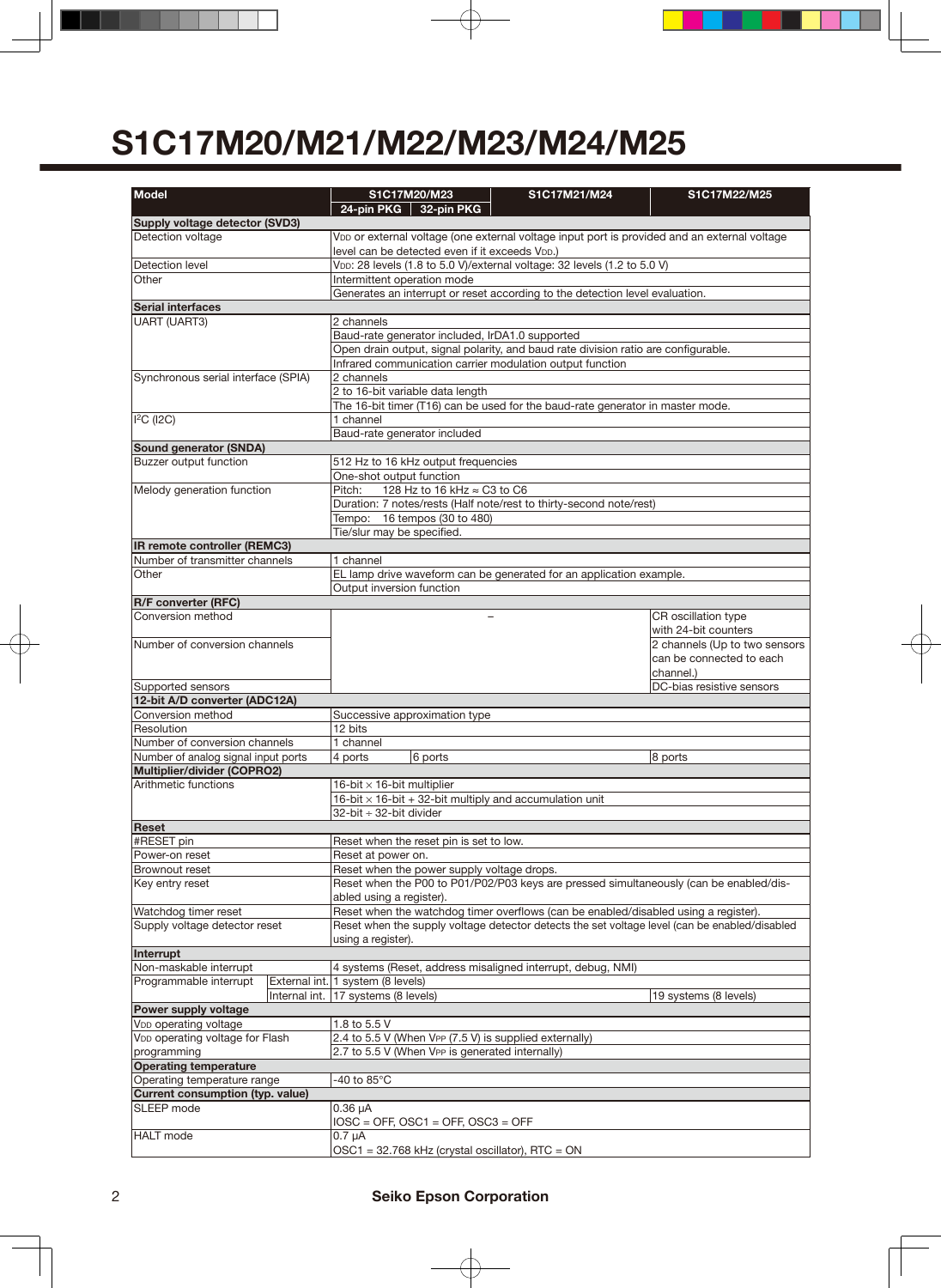| <b>Model</b>                     | S1C17M20/M23<br>24-pin PKG<br>32-pin PKG                                                                                      |                    | S1C17M21/M24  | S1C17M22/M25  |  |  |  |
|----------------------------------|-------------------------------------------------------------------------------------------------------------------------------|--------------------|---------------|---------------|--|--|--|
| Current consumption (typ. value) |                                                                                                                               |                    |               |               |  |  |  |
| <b>RUN</b> mode                  | 5 <sub>µA</sub><br>OSC1 = 32.768 kHz (crystal oscillator), RTC = ON, CPU = OSC1                                               |                    |               |               |  |  |  |
|                                  | 160 µA<br>$\text{OSC3} = 1 \text{ MHz}$ (ceramic oscillator), OSC1 = 32.768 kHz (crystal oscillator), RTC = ON, CPU =<br>OSC3 |                    |               |               |  |  |  |
| <b>Shipping form</b>             |                                                                                                                               |                    |               |               |  |  |  |
| Package                          | ISQFN4-24                                                                                                                     | ISQFN5-32          | TQFP12-32pin  | TQFP12-48pin  |  |  |  |
| (Lead pitch)                     | $(0.5 \text{ mm})$                                                                                                            | $(0.5 \text{ mm})$ | $(0.8$ mm $)$ | $(0.5$ mm $)$ |  |  |  |

### ■ **BLOCK DIAGRAM**



\* The pin configuration and peripheral circuit function depends on the model. For more information, refer to "PIN DESCRIPTIONS."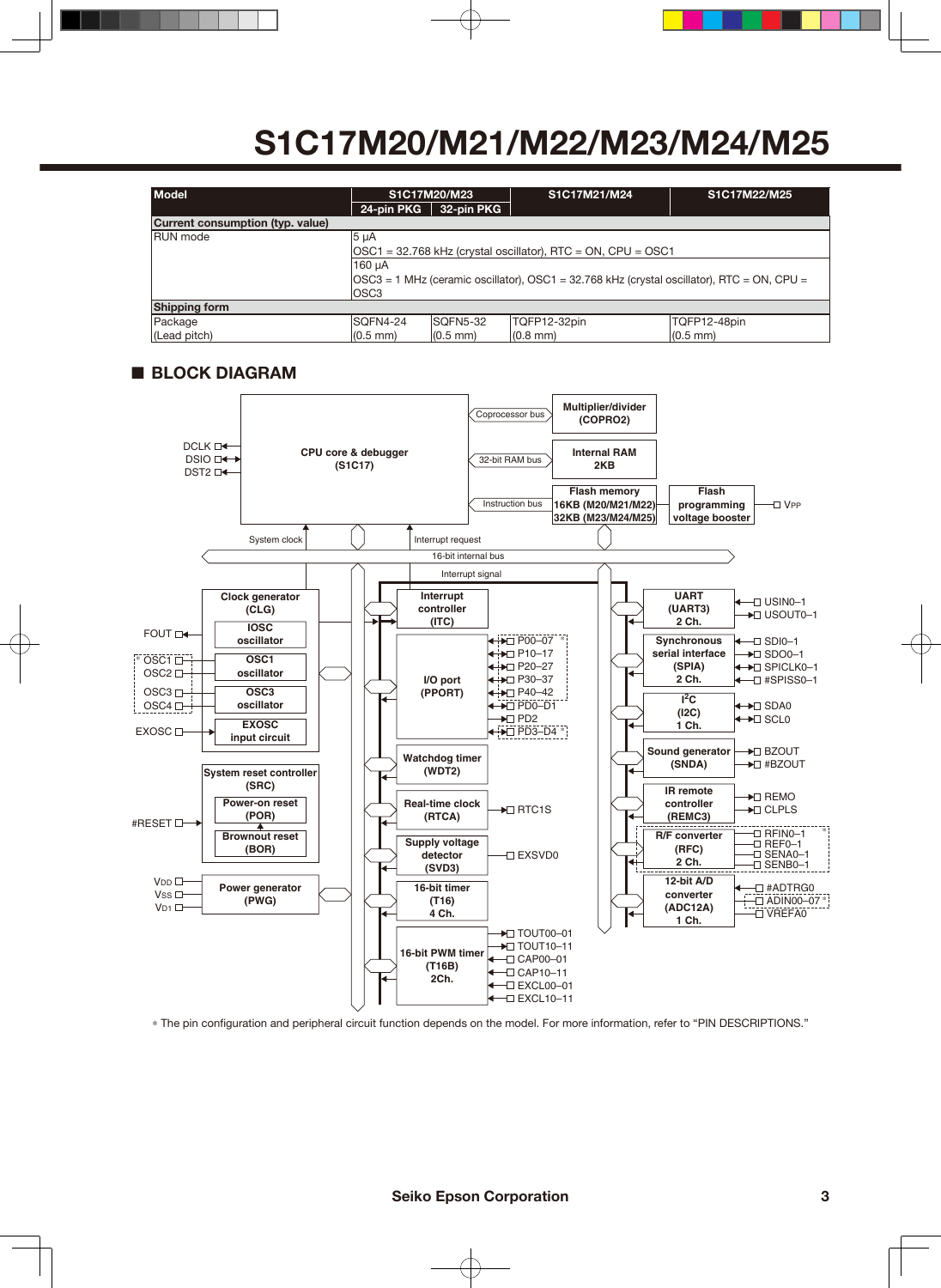### ■ **PIN CONFIGURATION DIAGRAMS**

#### **S1C17M20/M23 Pin Configuration Diagram (SQFN4-24)**

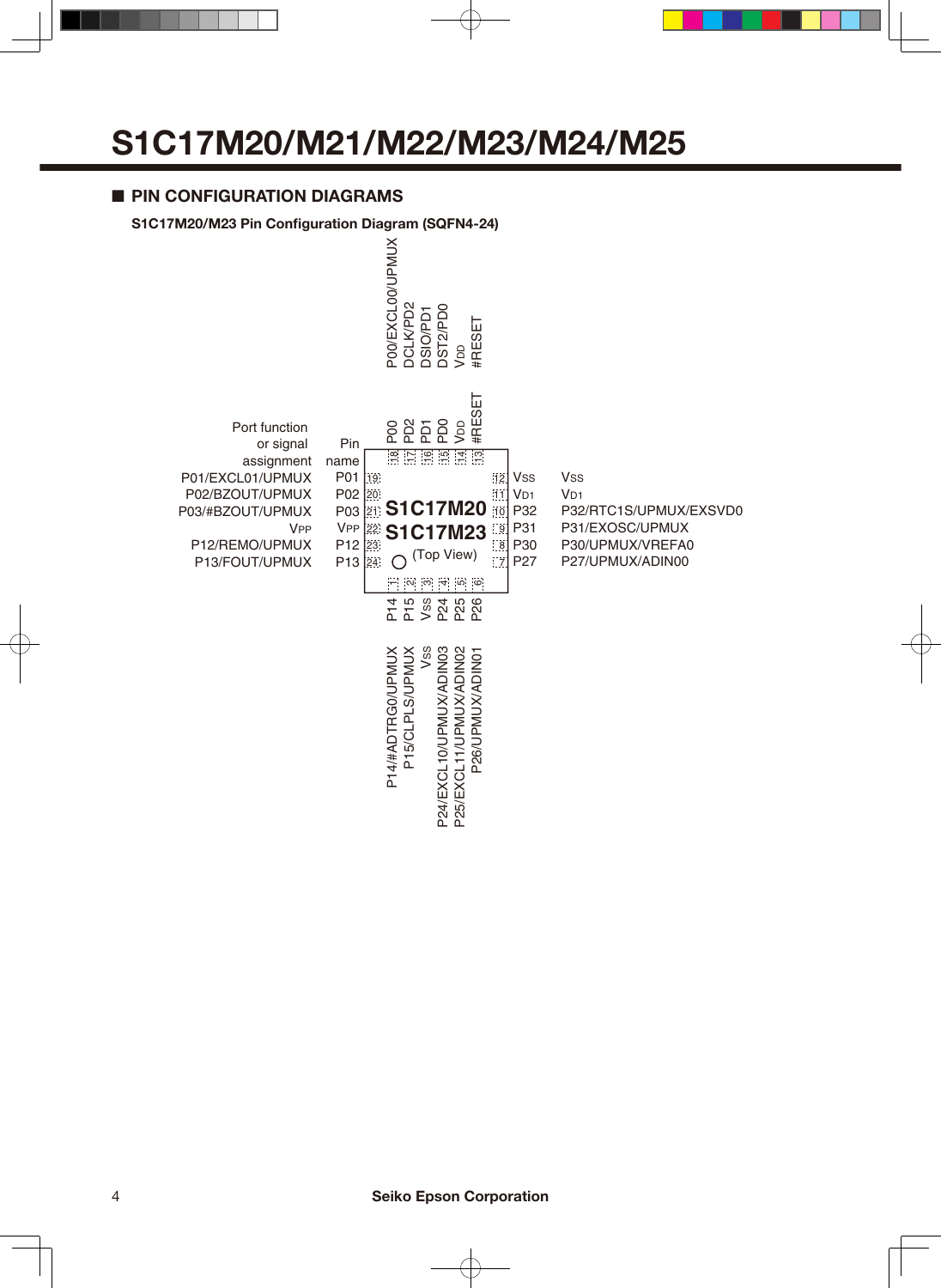#### **S1C17M20/M23 Pin Configuration Diagram (SQFN5-32)**

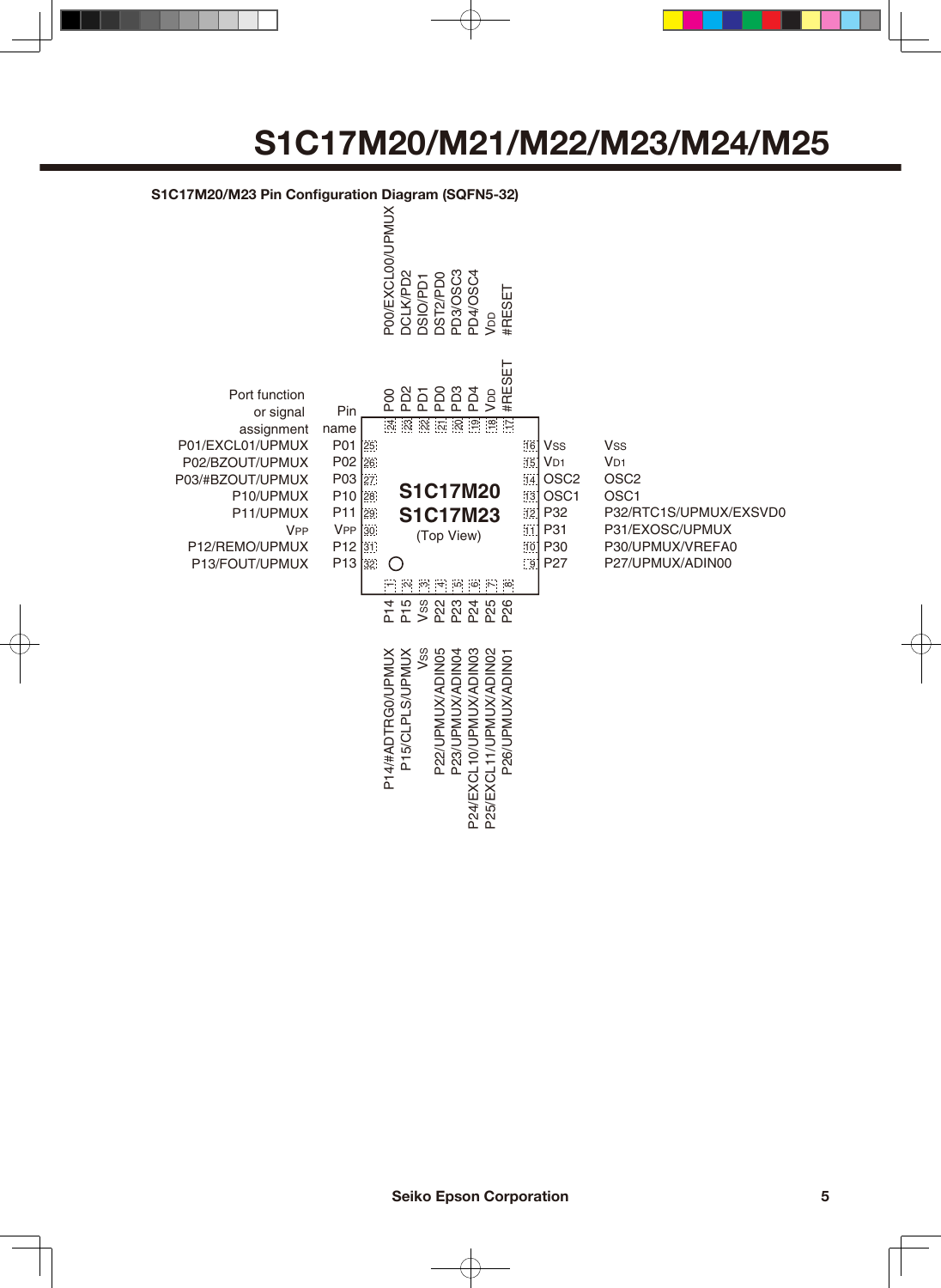### **S1C17M21/M24 Pin Configuration Diagram (TQFP12-32pin)**

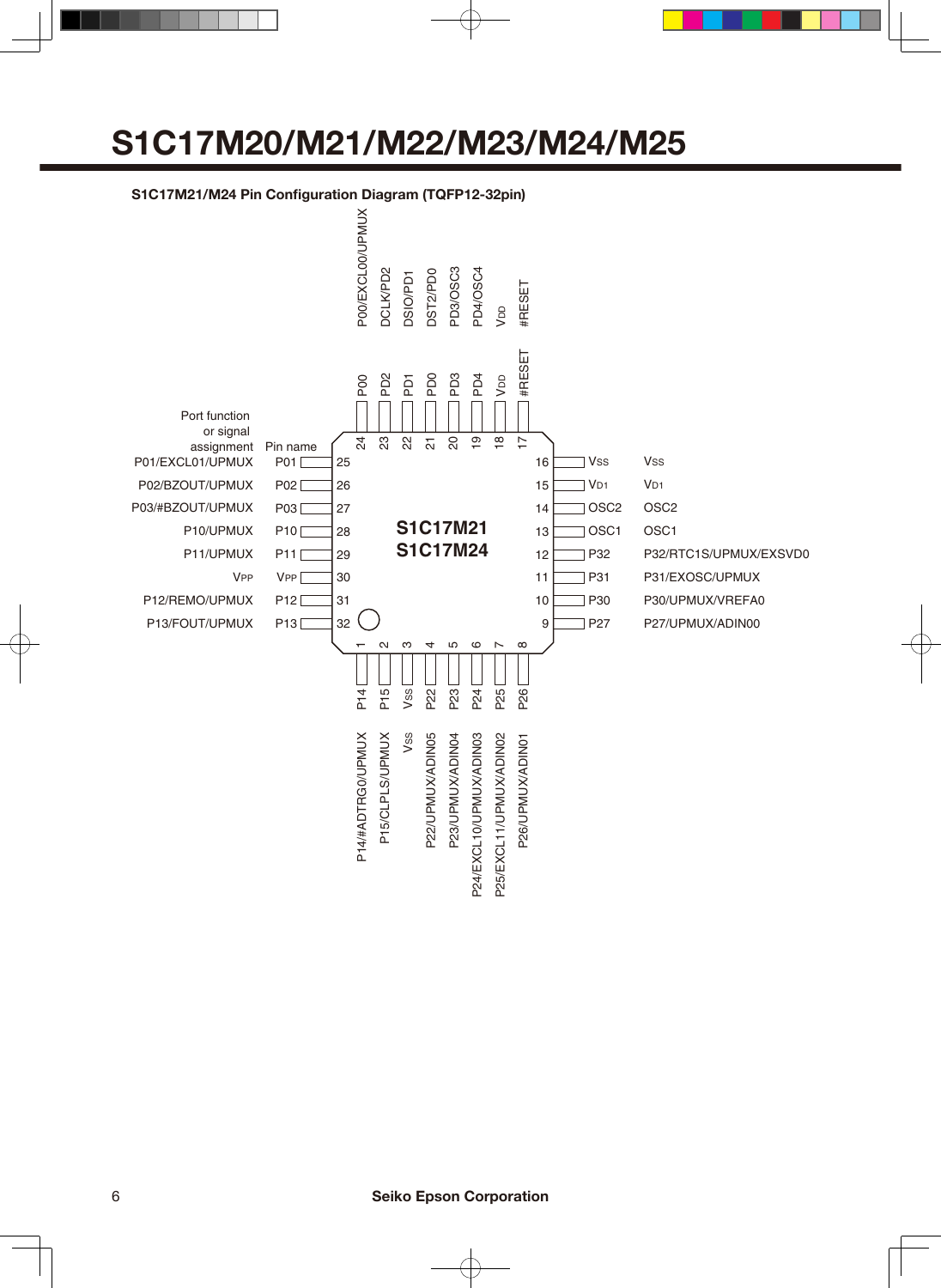### **S1C17M22/M25 Pin Configuration Diagram (TQFP12-48pin)**

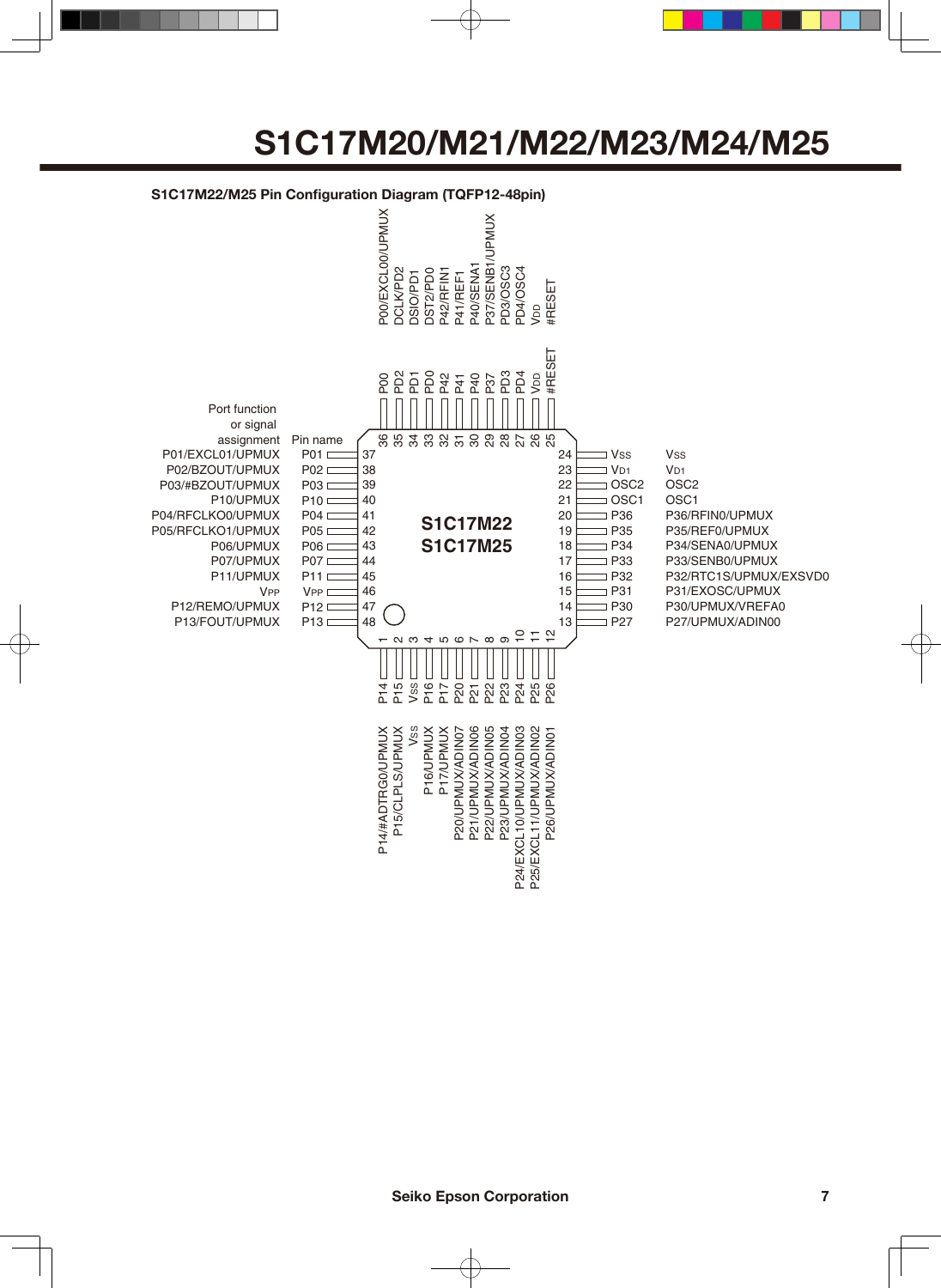### ■ **PIN DESCRIPTIONS**

#### **Symbol meanings**

Assigned signal: The signal listed at the top of each pin is assigned in the initial state. The pin function must be switched via software to assign another signal (see the "I/O Ports" chapter).

| $I/O$ :                       | ı           | $=$ Input                              |  |  |  |  |  |
|-------------------------------|-------------|----------------------------------------|--|--|--|--|--|
|                               | O           | $=$ Output                             |  |  |  |  |  |
|                               | 1/O         | $=$ Input/output                       |  |  |  |  |  |
|                               | Р           | = Power supply                         |  |  |  |  |  |
|                               | A           | = Analog signal                        |  |  |  |  |  |
|                               | Hi-Z        | $=$ High impedance state               |  |  |  |  |  |
| Initial state:                | l (Pull-up) | $=$ Input with pulled up               |  |  |  |  |  |
|                               |             | I (Pull-down) = Input with pulled down |  |  |  |  |  |
|                               | Hi-Z        | $=$ High impedance state               |  |  |  |  |  |
|                               | O(H)        | $=$ High level output                  |  |  |  |  |  |
|                               | O(L)        | $=$ Low level output                   |  |  |  |  |  |
| Tolerant fail-safe structure: |             |                                        |  |  |  |  |  |
|                               |             |                                        |  |  |  |  |  |

 $\checkmark$  = Over voltage tolerant fail-safe type I/O cell included (see the "I/O Ports" chapter) The over voltage tolerant fail-safe type I/O cell allows interfacing without passing unnecessary current even if a voltage exceeding VDD is applied to the port. Also unnecessary current is not consumed when the port is externally biased without supplying V<sub>DD</sub>.

| Pin/pad<br>name  | Assigned<br>signal | 1/O                    | <b>Initial state</b>     | <b>Tolerant</b><br>fail-safe<br>structure | <b>Function</b>                                |                          | $(32-pin)$<br>M20/M23    | M22/M25 (48-pin) |
|------------------|--------------------|------------------------|--------------------------|-------------------------------------------|------------------------------------------------|--------------------------|--------------------------|------------------|
| V <sub>DD</sub>  | V <sub>DD</sub>    | P                      | $\equiv$                 | $\equiv$                                  | Power supply $(+)$                             | ✓                        | ✓                        | ✓                |
| Vss              | Vss                | P                      |                          | -                                         | <b>GND</b>                                     | ✓                        | ✓                        | ✓                |
| VPP              | V <sub>PP</sub>    | P                      | $\overline{\phantom{0}}$ |                                           | Power supply for Flash programming             | ✓                        | ✓                        | ✓                |
| V <sub>D1</sub>  | V <sub>D1</sub>    | A                      | -                        | $\overline{\phantom{0}}$                  | VD1 regulator output                           | ✓                        | ✓                        | ✓                |
| OSC <sub>1</sub> | OSC <sub>1</sub>   | A                      |                          | $\overline{a}$                            | OSC1 oscillator circuit input                  | $\overline{a}$           | ✓                        | ✓                |
| OSC <sub>2</sub> | OSC <sub>2</sub>   | A                      | $\equiv$                 | $\equiv$                                  | OSC1 oscillator circuit output                 | $\equiv$                 | ✓                        | ✓                |
| #RESET           | #RESET             | $\mathbf{I}$           | I (Pull-up)              | $\overline{\phantom{0}}$                  | Reset input                                    | ✓                        | ✓                        | ✓                |
| <b>P00</b>       | P00                | 1/O                    | $Hi-Z$                   | ✓                                         | I/O port                                       | ✓                        | ✓                        | ✓                |
|                  | EXCL00             | $\mathbf{I}$           |                          |                                           | 16-bit PWM timer Ch.0 event counter input 0    | ✓                        | ✓                        | ✓                |
|                  | <b>UPMUX</b>       | 1/O                    |                          |                                           | User-selected I/O (universal port multiplexer) | ✓                        | ✓                        | ✓                |
| P01              | P01                | 1/O                    | $Hi-Z$                   | ✓                                         | I/O port                                       | ✓                        | ✓                        | ✓                |
|                  | EXCL01             | $\mathbf{I}$           |                          |                                           | 16-bit PWM timer Ch.0 event counter input 1    | ✓                        | ✓                        | ✓                |
|                  | <b>UPMUX</b>       | $\mathsf{U}\mathsf{O}$ |                          |                                           | User-selected I/O (universal port multiplexer) | ✓                        | ✓                        | ✓                |
| P <sub>02</sub>  | P <sub>02</sub>    | 1/O                    | $Hi-Z$                   | ✓                                         | I/O port                                       | ✓                        | ✓                        | ✓                |
|                  | <b>BZOUT</b>       | $\circ$                |                          |                                           | Sound generator output                         | ✓                        | ✓                        | ✓                |
|                  | <b>UPMUX</b>       | $\mathsf{U}\mathsf{O}$ |                          |                                           | User-selected I/O (universal port multiplexer) | ✓                        | ✓                        | ✓                |
| P03              | P <sub>0</sub> 3   | $\mathsf{U}\mathsf{O}$ | $Hi-Z$                   | ✓                                         | I/O port                                       | ✓                        | ✓                        | ✓                |
|                  | #BZOUT             | $\circ$                |                          |                                           | Sound generator inverted output                | ✓                        | ✓                        | ✓                |
|                  | <b>UPMUX</b>       | 1/O                    |                          |                                           | User-selected I/O (universal port multiplexer) | ✓                        | ✓                        | ✓                |
| <b>P04</b>       | P <sub>04</sub>    | 1/O                    | $Hi-Z$                   | ✓                                         | I/O port                                       |                          | $\overline{\phantom{0}}$ | ✓                |
|                  | RFCLKO0            | O                      |                          |                                           | R/F converter Ch.0 clock monitor output        |                          |                          | ✓                |
|                  | <b>UPMUX</b>       | 1/O                    |                          |                                           | User-selected I/O (universal port multiplexer) | $\overline{\phantom{0}}$ | ▃                        | ✓                |
| <b>P05</b>       | P05                | $U$                    | $Hi-Z$                   | ✓                                         | I/O port                                       |                          |                          | ✓                |
|                  | RFCLKO1            | $\circ$                |                          |                                           | R/F converter Ch.1 clock monitor output        | $\overline{\phantom{0}}$ |                          | ✓                |
|                  | <b>UPMUX</b>       | $\mathsf{U}\mathsf{O}$ |                          |                                           | User-selected I/O (universal port multiplexer) | $\overline{\phantom{0}}$ | $\overline{a}$           | ✓                |
| P <sub>06</sub>  | P <sub>06</sub>    | $\mathsf{U}\mathsf{O}$ | $Hi-Z$                   | ✓                                         | I/O port                                       | $\overline{\phantom{0}}$ | $\equiv$                 | ✓                |
|                  | <b>UPMUX</b>       | $\mathsf{U}\mathsf{O}$ |                          |                                           | User-selected I/O (universal port multiplexer) | $\overline{\phantom{0}}$ | $\overline{\phantom{a}}$ | ✓                |
| <b>P07</b>       | P07                | 1/O                    | $Hi-Z$                   | ✓                                         | I/O port                                       | $\overline{\phantom{0}}$ | L.                       | ✓                |
|                  | <b>UPMUX</b>       | $U$                    |                          |                                           | User-selected I/O (universal port multiplexer) | -                        | -                        | ✓                |
| P <sub>10</sub>  | P <sub>10</sub>    | 1/O                    | $Hi-Z$                   | ✓                                         | I/O port                                       | $\overline{a}$           | ✓                        | ✓                |
|                  | <b>UPMUX</b>       | $U$                    |                          |                                           | User-selected I/O (universal port multiplexer) |                          | ✓                        | ✓                |
| P <sub>11</sub>  | P <sub>11</sub>    | $\mathsf{U}\mathsf{O}$ | $Hi-Z$                   | ✓                                         | I/O port                                       | $\overline{\phantom{0}}$ | ✓                        | ✓                |
|                  | <b>UPMUX</b>       | $\mathsf{U}\mathsf{O}$ |                          |                                           | User-selected I/O (universal port multiplexer) |                          | ✓                        | ✓                |

#### 8 **Seiko Epson Corporation**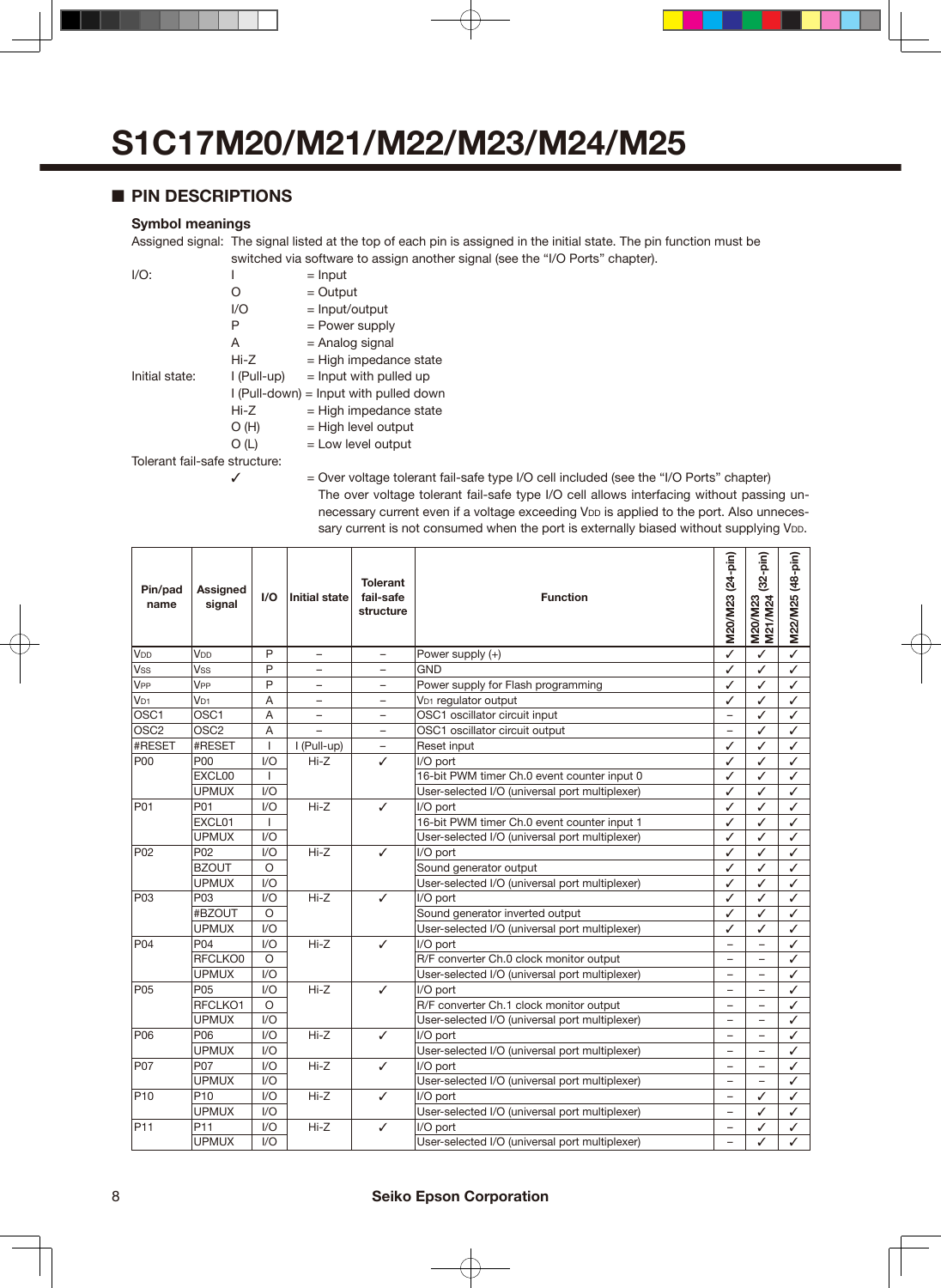| Pin/pad<br>name | Assigned<br>signal     | I/O                                                      | <b>Initial state</b> | <b>Tolerant</b><br>fail-safe<br>structure | <b>Function</b>                                             | M20/M23 (24-pin)                                     | $(32-pin)$<br>M20/M23    | M22/M25 (48-pin) |
|-----------------|------------------------|----------------------------------------------------------|----------------------|-------------------------------------------|-------------------------------------------------------------|------------------------------------------------------|--------------------------|------------------|
| P <sub>12</sub> | P <sub>12</sub>        | I/O                                                      | Hi-Z                 | ✓                                         | I/O port                                                    | ✓                                                    | ✓                        | ✓                |
|                 | <b>REMO</b>            | O                                                        |                      |                                           | IR remote controller transmit data output                   | ✓                                                    | ✓                        | ✓                |
|                 | <b>UPMUX</b>           | 1/O                                                      |                      |                                           | User-selected I/O (universal port multiplexer)              | ✓                                                    | ✓                        | ✓                |
| P <sub>13</sub> | P <sub>13</sub>        | I/O                                                      | Hi-Z                 | ✓                                         | I/O port                                                    | ✓                                                    | ✓                        | ✓                |
|                 | <b>FOUT</b>            | O                                                        |                      |                                           | Clock external output                                       | ✓                                                    | ✓                        | ✓                |
|                 | <b>UPMUX</b>           | I/O                                                      |                      |                                           | User-selected I/O (universal port multiplexer)              | ✓                                                    | ✓                        | ✓                |
| P <sub>14</sub> | P14                    | 1/O                                                      | $Hi-Z$               | ✓                                         | I/O port                                                    | ✓                                                    | ✓                        | ✓                |
|                 | #ADTRG0                | $\mathbf{I}$                                             |                      |                                           | 12-bit A/D converter Ch.0 trigger input                     | ✓                                                    | ✓                        | ✓                |
|                 | <b>UPMUX</b>           | I/O                                                      |                      |                                           | User-selected I/O (universal port multiplexer)              | ✓                                                    | ✓                        | ✓                |
| P <sub>15</sub> | P <sub>15</sub>        | I/O                                                      | $Hi-Z$               | ✓                                         | I/O port                                                    | ✓                                                    | ✓                        | ✓                |
|                 | <b>CLPLS</b>           | O                                                        |                      |                                           | IR remote controller clear pulse output                     | ✓                                                    | ✓                        | ✓                |
|                 | <b>UPMUX</b>           | 1/O                                                      |                      |                                           | User-selected I/O (universal port multiplexer)              | ✓                                                    | ✓                        | ✓                |
| P16             | P16                    | I/O                                                      | $Hi-Z$               | ✓                                         | I/O port                                                    |                                                      |                          | ✓                |
|                 | <b>UPMUX</b>           | I/O                                                      |                      |                                           | User-selected I/O (universal port multiplexer)              | $\overline{\phantom{0}}$                             | $\equiv$                 | ✓                |
| P <sub>17</sub> | P <sub>17</sub>        | 1/O                                                      | $Hi-Z$               | ✓                                         | I/O port                                                    | $\overline{\phantom{0}}$                             | $\overline{\phantom{0}}$ | ✓                |
|                 | <b>UPMUX</b>           | 1/O                                                      |                      |                                           | User-selected I/O (universal port multiplexer)              | -                                                    |                          | ✓                |
| P20             | P20                    | I/O                                                      | Hi-Z                 | $\overline{\phantom{a}}$                  | I/O port                                                    | $\overline{\phantom{0}}$                             | $\overline{\phantom{0}}$ | ✓                |
|                 | <b>UPMUX</b>           | 1/O                                                      |                      |                                           | User-selected I/O (universal port multiplexer)              | $\overline{\phantom{0}}$                             |                          | ✓                |
|                 | ADIN07                 | A                                                        |                      |                                           | 12-bit A/D converter Ch.0 analog signal input 7             | $\overline{\phantom{0}}$                             | $\equiv$                 | ✓                |
| P <sub>21</sub> | P <sub>21</sub>        | I/O                                                      | $Hi-Z$               | $\equiv$                                  | I/O port                                                    | $\overline{\phantom{0}}$                             | $\overline{\phantom{0}}$ | ✓                |
|                 | <b>UPMUX</b>           | I/O                                                      |                      |                                           | User-selected I/O (universal port multiplexer)              | -                                                    | -                        | ✓                |
|                 | ADIN06                 | A                                                        |                      |                                           | 12-bit A/D converter Ch.0 analog signal input 6             | $\overline{\phantom{0}}$                             | ÷,                       | ✓                |
| P <sub>22</sub> | P <sub>22</sub>        | I/O                                                      | $Hi-Z$               |                                           | I/O port                                                    | $\overline{\phantom{0}}$                             | ✓                        | ✓                |
|                 | <b>UPMUX</b>           | 1/O                                                      |                      |                                           | User-selected I/O (universal port multiplexer)              | $\overline{\phantom{0}}$                             | ✓                        | ✓                |
|                 | ADIN05                 | A                                                        |                      |                                           | 12-bit A/D converter Ch.0 analog signal input 5             | $\qquad \qquad -$                                    | ✓                        | ✓                |
| P <sub>23</sub> | P23                    | I/O                                                      | $Hi-Z$               |                                           | I/O port                                                    | $\overline{\phantom{0}}$                             | ✓                        | ✓                |
|                 | <b>UPMUX</b><br>ADIN04 | I/O<br>A                                                 |                      |                                           | User-selected I/O (universal port multiplexer)              | $\overline{\phantom{0}}$<br>$\overline{\phantom{0}}$ | ✓                        | ✓                |
| P <sub>24</sub> | P24                    | I/O                                                      | Hi-Z                 |                                           | 12-bit A/D converter Ch.0 analog signal input 4<br>I/O port | ✓                                                    | ✓<br>✓                   | ✓                |
|                 | EXCL10                 | $\mathbf{I}$                                             |                      |                                           | 16-bit PWM timer Ch.1 event counter input 0                 | ✓                                                    | ✓                        | ✓<br>✓           |
|                 | <b>UPMUX</b>           | I/O                                                      |                      |                                           | User-selected I/O (universal port multiplexer)              | ✓                                                    | ✓                        | ✓                |
|                 | ADIN03                 | Α                                                        |                      |                                           | 12-bit A/D converter Ch.0 analog signal input 3             | ✓                                                    | ✓                        | ✓                |
| P <sub>25</sub> | P <sub>25</sub>        | 1/O                                                      | $Hi-Z$               |                                           | I/O port                                                    | ✓                                                    | ✓                        | ✓                |
|                 | EXCL11                 | $\mathbf{I}$                                             |                      |                                           | 16-bit PWM timer Ch.1 event counter input 1                 | ✓                                                    | ✓                        | ✓                |
|                 | <b>UPMUX</b>           | $\sqrt{O}$                                               |                      |                                           | User-selected I/O (universal port multiplexer)              | ✓                                                    | ✓                        | ∕                |
|                 | ADIN02                 | Α                                                        |                      |                                           | 12-bit A/D converter Ch.0 analog signal input 2             | ✓                                                    | ✓                        | ✓                |
| P <sub>26</sub> | P <sub>26</sub>        | I/O                                                      | Hi-Z                 |                                           | I/O port                                                    | ✓                                                    | ✓                        | ✓                |
|                 | <b>UPMUX</b>           | 1/O                                                      |                      |                                           | User-selected I/O (universal port multiplexer)              | $\checkmark$                                         | ✓                        | ✓                |
|                 | ADIN01                 | A                                                        |                      |                                           | 12-bit A/D converter Ch.0 analog signal input 1             | ✓                                                    | ✓                        | ✓                |
| P <sub>27</sub> | P <sub>27</sub>        | $\ensuremath{\mathsf{I}}\xspace/\ensuremath{\mathsf{O}}$ | Hi-Z                 | $\overline{\phantom{0}}$                  | I/O port                                                    | $\checkmark$                                         | ✓                        | ✓                |
|                 | <b>UPMUX</b>           | 1/O                                                      |                      |                                           | User-selected I/O (universal port multiplexer)              | ✓                                                    | ✓                        | ✓                |
|                 | ADIN00                 | Α                                                        |                      |                                           | 12-bit A/D converter Ch.0 analog signal input 0             | ✓                                                    | ✓                        | ✓                |
| P30             | P30                    | $\mathsf{I}/\mathsf{O}$                                  | Hi-Z                 |                                           | I/O port                                                    | $\checkmark$                                         | ✓                        | ✓                |
|                 | <b>UPMUX</b>           | I/O                                                      |                      |                                           | User-selected I/O (universal port multiplexer)              | ✓                                                    | ✓                        | ✓                |
|                 | VREFA0                 | Α                                                        |                      |                                           | 12-bit A/D converter Ch.0 reference voltage input           | ✓                                                    | ✓                        | ✓                |
| P31             | P31                    | I/O                                                      | Hi-Z                 | $\checkmark$                              | I/O port                                                    | $\checkmark$                                         | ✓                        | ✓                |
|                 | <b>EXOSC</b>           | L                                                        |                      |                                           | Clock generator external clock input                        | ✓                                                    | ✓                        | ✓                |
|                 | <b>UPMUX</b>           | I/O                                                      |                      |                                           | User-selected I/O (universal port multiplexer)              | ✓                                                    | ✓                        | ✓                |
| P32             | P32                    | I/O                                                      | Hi-Z                 | $\checkmark$                              | I/O port                                                    | $\checkmark$                                         | ✓                        | ✓                |
|                 | RTC1S                  | O                                                        |                      |                                           | Real-time clock 1-second cycle pulse output                 | $\checkmark$                                         | ✓                        | ✓                |
|                 | <b>UPMUX</b>           | I/O                                                      |                      |                                           | User-selected I/O (universal port multiplexer)              | $\checkmark$                                         | ✓                        | ✓                |
|                 | EXSVD0                 | Α                                                        |                      |                                           | External power supply voltage detection input               | $\checkmark$                                         | ✓                        | ✓                |
| P33             | P33                    | I/O                                                      | Hi-Z                 | ✓                                         | I/O port                                                    | $\overline{\phantom{0}}$                             | -                        | ✓                |
|                 | SENB0                  | Α                                                        |                      |                                           | R/F converter Ch.0 sensor B oscillator pin                  | $\overline{\phantom{0}}$                             |                          | ✓                |
|                 | <b>UPMUX</b>           | 1/O                                                      |                      |                                           | User-selected I/O (universal port multiplexer)              | $\overline{\phantom{0}}$                             |                          | ✓                |
| P34             | P34                    | I/O                                                      | Hi-Z                 | ✓                                         | I/O port                                                    | -                                                    | -                        | $\checkmark$     |
|                 | SENA0                  | A                                                        |                      |                                           | R/F converter Ch.0 sensor A oscillator pin                  | -                                                    | $\overline{\phantom{0}}$ | ✓                |
|                 | <b>UPMUX</b>           | I/O                                                      |                      |                                           | User-selected I/O (universal port multiplexer)              | $\qquad \qquad -$                                    | $\overline{\phantom{0}}$ | ✓                |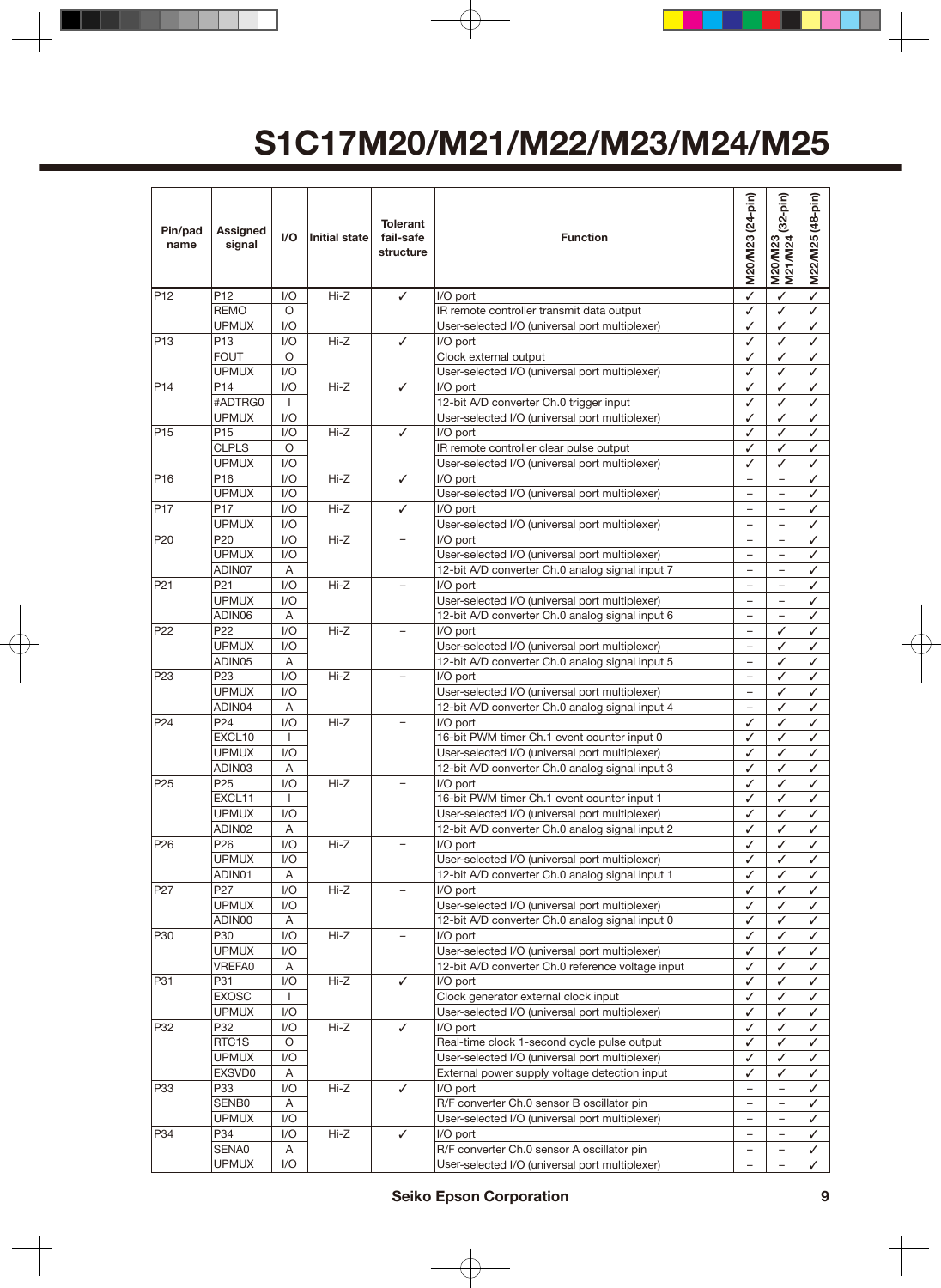| Pin/pad<br>name | Assigned<br>signal          | 1/O     | Initial state | <b>Tolerant</b><br>fail-safe<br>structure | <b>Function</b>                                | M20/M23 (24-pin)         | $(32-pin)$<br>M21/M24<br>M20/M23 | $(48-pin)$<br>M22/M25 |
|-----------------|-----------------------------|---------|---------------|-------------------------------------------|------------------------------------------------|--------------------------|----------------------------------|-----------------------|
| P <sub>35</sub> | P <sub>35</sub>             | 1/O     | $Hi-Z$        | $\checkmark$                              | I/O port                                       | $\overline{\phantom{0}}$ | $\equiv$                         | ✓                     |
|                 | REF <sub>0</sub>            | A       |               |                                           | R/F converter Ch.0 reference oscillator pin    | $\overline{\phantom{0}}$ | $\overline{\phantom{0}}$         | ✓                     |
|                 | <b>UPMUX</b>                | 1/O     |               |                                           | User-selected I/O (universal port multiplexer) |                          |                                  | ✓                     |
| P <sub>36</sub> | P36                         | 1/O     | $Hi-Z$        | ✓                                         | I/O port                                       | $\overline{\phantom{0}}$ | -                                | ✓                     |
|                 | <b>RFINO</b>                | A       |               |                                           | R/F converter Ch.0 oscillation input           | $\overline{\phantom{0}}$ | $\overline{\phantom{0}}$         | ✓                     |
|                 | <b>UPMUX</b>                | 1/O     |               |                                           | User-selected I/O (universal port multiplexer) | -                        | -                                | ✓                     |
| P37             | P37                         | 1/O     | $Hi-Z$        | $\checkmark$                              | I/O port                                       | -                        | $\overline{\phantom{0}}$         | ✓                     |
|                 | SENB1                       | A       |               |                                           | R/F converter Ch.1 sensor B oscillator pin     | -                        | $\overline{\phantom{0}}$         | ✓                     |
|                 | <b>UPMUX</b>                | 1/O     |               |                                           | User-selected I/O (universal port multiplexer) | -                        | $\overline{\phantom{0}}$         | ✓                     |
| P40             | P40                         | 1/O     | $Hi-Z$        | $\checkmark$                              | I/O port                                       | -                        | -                                | ✓                     |
|                 | SENA1                       | A       |               |                                           | R/F converter Ch.1 sensor A oscillator pin     |                          |                                  | ✓                     |
| P41             | P41                         | 1/O     | $Hi-Z$        | ✓                                         | I/O port                                       |                          | $\equiv$                         | ✓                     |
|                 | REF1                        | A       |               |                                           | R/F converter Ch.1 reference oscillator pin    | $\overline{\phantom{0}}$ | ۳                                | ✓                     |
| P42             | P42                         | 1/O     | $Hi-Z$        | ✓                                         | I/O port                                       |                          |                                  | ✓                     |
|                 | RFIN1                       | A       |               |                                           | R/F converter Ch.1 oscillation input           | $\overline{\phantom{0}}$ |                                  | ✓                     |
| PD <sub>0</sub> | DST <sub>2</sub>            | $\circ$ | O(L)          | ✓                                         | On-chip debugger status output                 | ✓                        | ✓                                | ✓                     |
|                 | P <sub>D</sub> <sub>0</sub> | 1/O     |               |                                           | I/O port                                       | ✓                        | ✓                                | ✓                     |
| PD <sub>1</sub> | <b>DSIO</b>                 | 1/O     | I (Pull-up)   | ✓                                         | On-chip debugger data input/output             | ✓                        | ✓                                | ✓                     |
|                 | PD <sub>1</sub>             | 1/O     |               |                                           | I/O port                                       | ✓                        | ✓                                | ✓                     |
| P <sub>D2</sub> | <b>DCLK</b>                 | $\circ$ | O(H)          |                                           | On-chip debugger clock output                  | ✓                        | ✓                                | ✓                     |
|                 | P <sub>D</sub> <sub>2</sub> | $\circ$ |               |                                           | Output port                                    | ✓                        | ✓                                | ✓                     |
| PD <sub>3</sub> | PD <sub>3</sub>             | 1/O     | $Hi-Z$        | ✓                                         | I/O port                                       | $\overline{\phantom{0}}$ | ✓                                | ✓                     |
|                 | OSC <sub>3</sub>            | A       |               |                                           | OSC3 oscillator circuit input                  | $\overline{a}$           | ✓                                | ✓                     |
| PD <sub>4</sub> | PD <sub>4</sub>             | 1/O     | $Hi-Z$        | ✓                                         | I/O port                                       | -                        | ✓                                | ✓                     |
|                 | OSC4                        | A       |               |                                           | OSC3 oscillator circuit output                 | -                        | ✓                                | ✓                     |

### **Universal port multiplexer (UPMUX)**

The universal port multiplexer (UPMUX) allows software to select the peripheral circuit input/output function to be assigned to each pin from those listed below. Note, however, that a function cannot be assigned to two or more pins simultaneously.

| <b>Peripheral circuit</b>           | Signal to be assigned | $\mathsf{I}/\mathsf{O}$ | Channel number $n$ | <b>Function</b>                      |
|-------------------------------------|-----------------------|-------------------------|--------------------|--------------------------------------|
| Synchronous serial interface (SPIA) | <b>SDIn</b>           |                         | $n = 0, 1$         | SPIA Ch.n data input                 |
|                                     | <b>SDOn</b>           | O                       |                    | SPIA Ch.n data output                |
|                                     | <b>SPICLKn</b>        | 1/O                     |                    | SPIA Ch.n clock input/output         |
|                                     | #SPISSn               |                         |                    | SPIA Ch.n slave-select input         |
| $ $ <sup>2</sup> C ( $ $ 2C)        | SCLn                  | 1/O                     | $n=0$              | I2C Ch.n clock input/output          |
|                                     | <b>SDAn</b>           | 1/O                     |                    | I2C Ch.n data input/output           |
| UART (UART3)                        | <b>USINn</b>          |                         | $n = 0.1$          | UART3 Ch.n data input                |
|                                     | <b>USOUTn</b>         | O                       |                    | UART3 Ch.n data output               |
| 16-bit PWM timer (T16B)             | TOUTn0/CAPn0          | 1/O                     | $n = 0.1$          | T16B Ch.n PWM output/capture input 0 |
|                                     | TOUTn1/CAPn1          | 1/O                     |                    | T16B Ch.n PWM output/capture input 1 |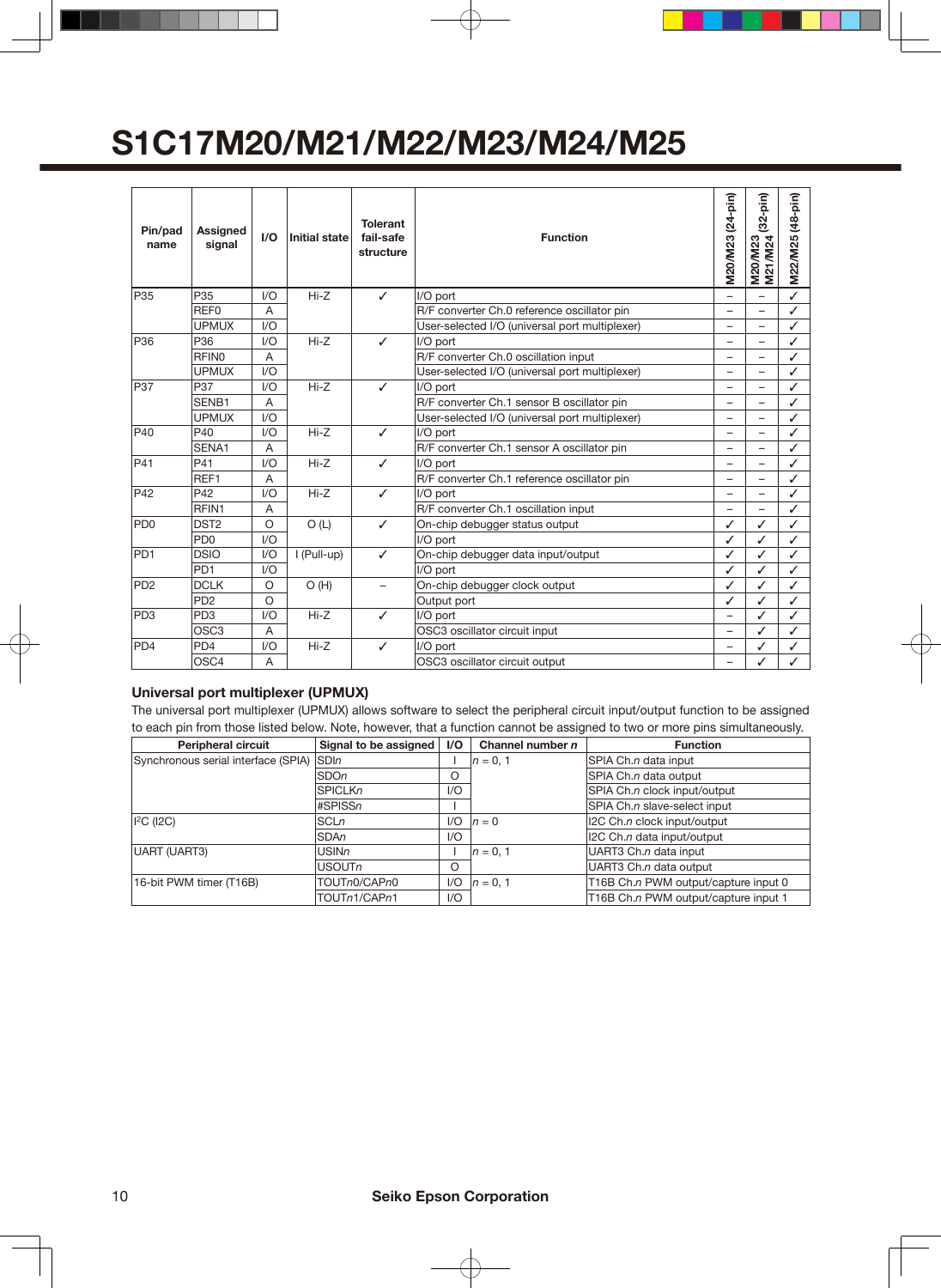### ■ **BASIC EXTERNAL CONNECTION DIAGRAM**



\*1: For Flash programming (when VPP is supplied externally)

\*2: For Flash programming (when VPP is generated internally)

\*3: When the OSC1 crystal oscillator is used (except for the S1C17M20/M23 (24-pin package))

\*4: When the OSC3 crystal/ceramic oscillator is used (except for the S1C17M20/M23 (24-pin package))

\*5: When the R/F converter is used (available in the S1C17M22/M25)

( ): Do not mount components if unnecessary.